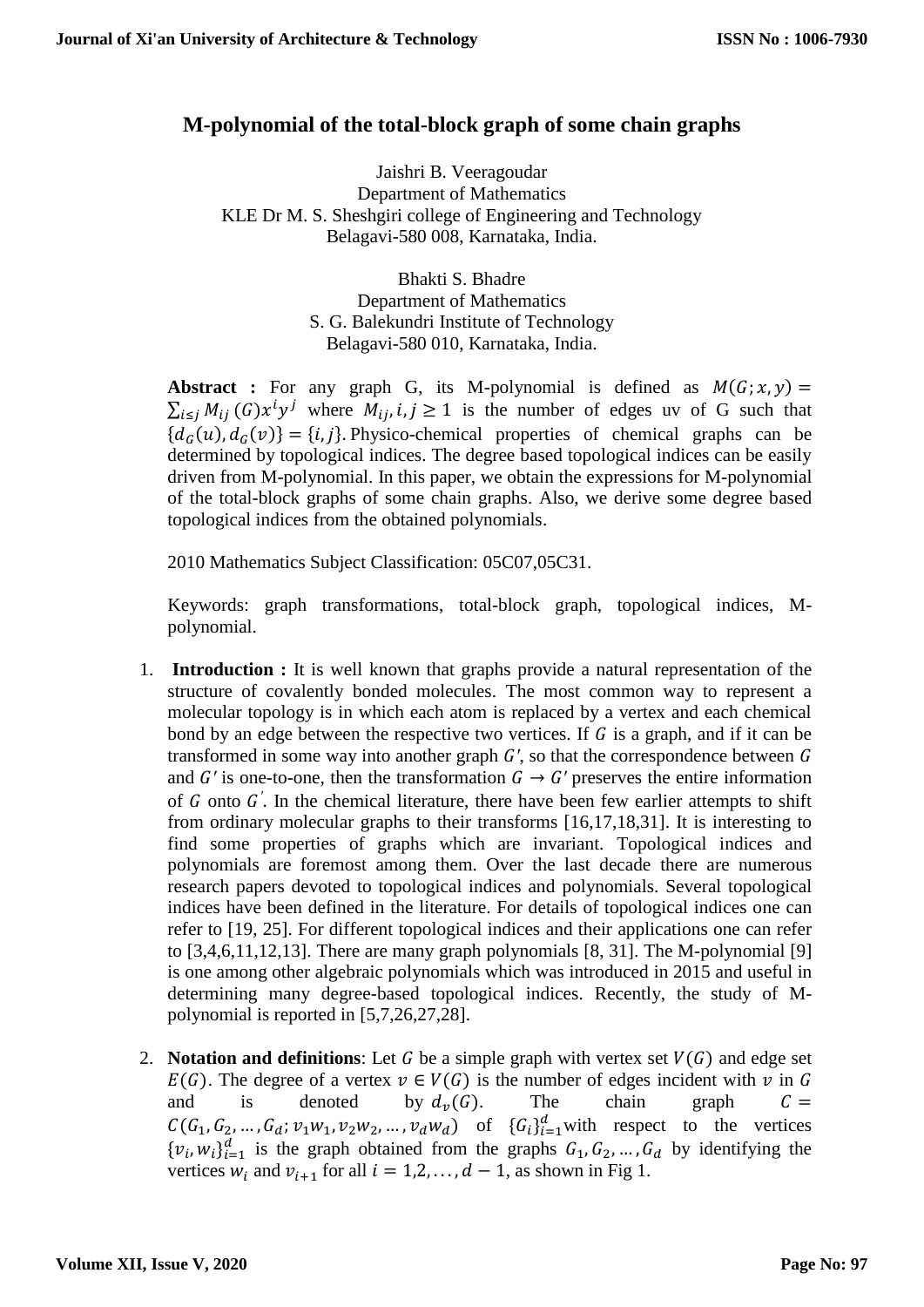

Fig. 1. The chain graph  $C = C(G_1, G_2, ..., G_d; v_1w_1, v_2w_2, ..., v_dw_d)$ 

A path is a graph having alternating sequence of vertices and edges  $v_0, e_1, v_1, e_2, \dots, v_{n-1}, e_n$ , where all the vertices and edges are distinct and is denoted by  $P_n$ ,  $n \ge 2$ . Hence, we can say that a path  $P_n$  is a chain graph where each  $G_i$  is an edge. A block of a graph  $G$  is a maximal nonseparable subgraph of  $G$ . A complete graph  $K_n$  is a  $n - 1$  regular graph with  $n$  vertices. A closed path is called a cycle and a cycle with *n* vertices is denoted by  $C_n$ ,  $n \geq 3$ . The total-block graph  $T_B(G)$  [22] of a graph  $G$  is a graph whose set of vertices is the union of the set of vertices and set of blocks of  $G$  and in which two vertices are adjacent if and only if the corresponding members of  $G$  are adjacent or incident. Many papers have been devoted to total-block graphs [1, 21, 22, 23]. The block-transformation graph  $G^{\alpha\beta\gamma}$  was introduced in [2] where  $\alpha$ ,  $\beta$ ,  $\gamma$  take values 0 or 1. By the definition of block-transformation graphs we can easily see that for any graph G,  $T_B(G) = G^{111}$ . For undefined notations and terminology we refer [20]. Let  $C' = C'(G_1, G_2, ...,; v_1w_1, v_2w_2, ..., v_kw_k)$  be a chain graph where each  ${G_i}_{i=1}^k$ , k≥2, is a cycle  $C_n, n \ge 3$ . Let  $C'' =$  $C''(G_1, G_2, ..., G_k; v_1w_1, v_2w_2, ..., v_kw_k)$  be a chain graph where each  $\{G_i\}_{i=1}^k$ , k≥2, is a complete graph  $K_n$ ,  $n \geq 4$ .

In Fig 2, graphs  $P_5$ , C', C'' and their total-block graphs  $T_B(P_5)$ ,  $T_B(C')$ ,  $T_B(C'')$  for  $n =$ 5 and  $k = 4$  have been shown. Our aim in this paper will be to find the M-polynomial and some of the degree based topological indices of  $T_B(P_n)$ ,  $T_B(C')$ ,  $T_B(C'')$  for  $k \geq$ 2.



Fig. 2.

Many topological indices have been defined in the literature. Among them some standard topological indices are first Zagreb index [14], second Zagreb index [15], modified second Zagreb index [9], Randic′ index [29] harmonic index [10],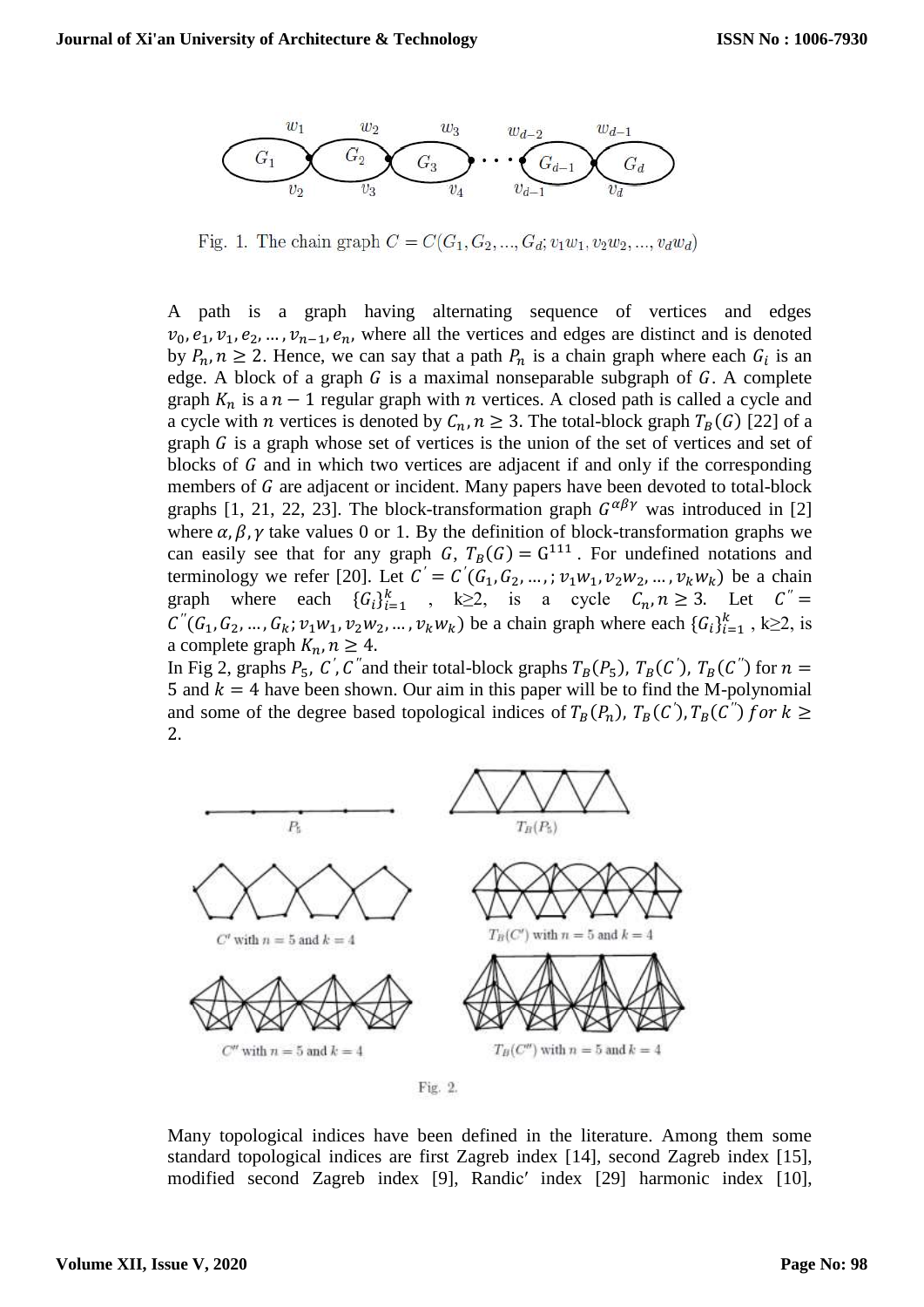symmetric division index [9] and inverse sum index [9]. The general form of these degree-based topological indices of a graph is given by  $TI(G)$  =  $\sum_{e=uv\in E(G)} f(d_G(u), d_G(v))$  where  $f = f(x, y)$  is a function appropriately chosen for the computation. Table 1 gives the standard topological indices defined by  $f(x, y)$ . All these topological indices can be obtained from a single expression called polynomials. For any graph G, its M-polynomial is defined as  $M(G; x, y) =$  $\sum_{i \leq j} M_{ij}$  (G) $x^i y^j$  where  $M_{ij}$ ,  $i, j \geq 1$  is the number of edges uv of G such that  ${d_G(u), d_G(v)} = {i, j}.$  M-polynomial [9] is useful in determining many degreebased topological indices listed in Table 1. This motivates us to study M-polynomial of some graph operations on some chain graphs.

| Notation   | Topological Index            | f(x,y)                              | Derivation from $M(G; x, y)$                                                         |
|------------|------------------------------|-------------------------------------|--------------------------------------------------------------------------------------|
| $M_1(G)$   | <b>First Zagreb</b>          | $x + y$                             | $(D_x + D_y)(M(G; x, y))\big _{x=y=1}$                                               |
| $M_2$ (G   | Second Zagreb                | xy                                  | $\left. \overline{\left( D_x D_y \right) \left( M(G; x, y) \right)} \right _{x=y=1}$ |
| $M_2^m(G)$ | modified<br>Second<br>Zagreb | 1<br>xy                             | $\left. \overline{\left( S_x S_y \right)} (M(G; x, y)) \right _{x=y=1}$              |
| $S_D(G)$   | Symmetric division           | $x^2 + y^2$<br>xy                   | $(D_xS_y + D_yS_x)(M(G; x, y))\big _{x=y=1}$                                         |
| H(G)       | Harmonic                     | $\overline{\mathcal{L}}$<br>$x + y$ | $2S_xJM(G; x, y) _{x=1}$                                                             |
| $I_n(G)$   | Inverse sum                  | xy<br>$x + y$                       | $S_xJD_xD_y(M(G; x, y)) _{x=1}$                                                      |

**Table 1.** [9] Operators to derive degree-based topological indices from M-polynomial.

where  $D_x = x \frac{\partial f(x, y)}{\partial x}$ ,  $D_y = y \frac{\partial f(x, y)}{\partial y}$ ,  $S_x = \int_0^x \frac{f(t, y)}{t}$  $\int_0^x \frac{f(t,y)}{t} dt$ ,  $S_y = \int_0^y \frac{f(x,t)}{t}$  $\int_0^y \frac{f(x,t)}{t} dt$  and  $J(f(x,y)) =$  $f(x, x)$  are the operators.

## **3. M-polynomial of the total-block graph of some chain graphs**

In this section, we find the M-polynomial of three graphs  $T_B(P_n)$ ,  $T_B(C')$ ,  $T_B(C'')$  for  $k \geq$ 2 and we also derive some topological indices (mentioned in Table 1) of these graphs from their respective M-polynomials.

**Theorem 3A[22]** If G is a connected graph with  $p$  vertices and  $q$  edges and if  $b_i$  is the number of blocks to which  $v_i$  belongs in G, then the total-block graph  $T_B(G)$  has  $\sum_{i=1}^p b_i$  +  $i=1$ 1 vertices and  $\sum_{i=1}^{p} {b_i+1 \choose 2}$  $\binom{p}{i=1} \binom{b_i+1}{2}$  $_{i=1}^{p} \binom{b_i+1}{2}$  edges.

**Proposition 3A[1]** For a vertex v of a graph G,  $d_{T_B(G)}(v) = d_G(v) + r$  where r is the number of blocks containing v.

**Proposition 3B[1]** If *b* is a block of a graph *G* and it has *n* vertices, then  $d_{T_B(G)}(b) = \sum_{i=1}^n r_i$ where  $r_i$  is the number of blocks containing  $v_i$  and  $v_i$  is in b.

**Lemma** 3.1 For graph  $P_3$ , the M-polynomial of  $T_B(P_3)$  is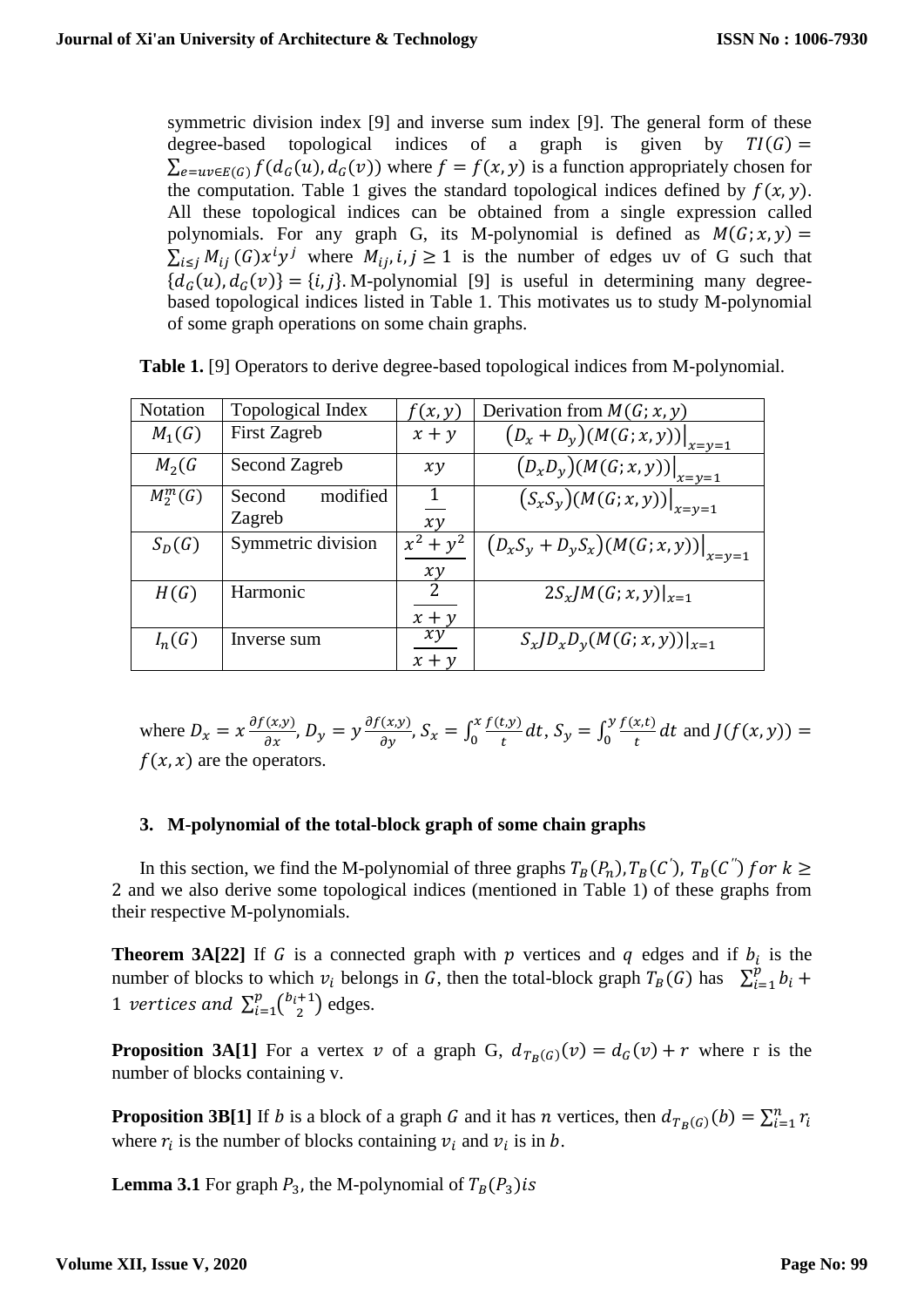$M(T_B(P_3); x, y) = 2x^2y^3 + 2x^2y^4 + 2x^3y^4 + x^3y^3$  and  $M_1(T_B(P_3)) = 42, M_2(T_B(P_3)) =$ 61,  $M_2^m(T_B(P_3)) = \frac{31}{36}$  $\frac{31}{36}$ ,  $S_D(T_B(P_3)) = \frac{31}{2}$  $\frac{31}{2}$ ,  $H(T_B(P_3)) = \frac{249}{105}$  $\frac{249}{105}$ , and  $I_n(T_B(P_3)) = \frac{2099}{210}$  $\frac{2099}{210}$ . Proof. From the definition of the total-block graph of a graph G we see that in  $T_B(P_3)$  we have  $|E_{\{2,3\}}| = 2$ ,  $|E_{\{2,4\}}| = 2$ ,  $|E_{\{3,4\}}| = 2$  and  $|E_{\{3,3\}}| = 1$ , and from the derivation of  $M(T_B(P_3); x, y)$  given in Table 1, we get  $M_1(T_B(P_3)) = 42, M_2(T_B(P_3)) =$ 61,  $M_2^m(T_B(P_3)) = \frac{31}{36}$  $\frac{31}{36}$ ,  $S_D(T_B(P_3)) = \frac{31}{2}$  $\frac{31}{2}$ ,  $H(T_B(P_3)) = \frac{249}{105}$  $\frac{249}{105}$ , and  $I_n(T_B(P_3)) = \frac{2099}{210}$  $\frac{2099}{210}$ , hence the proof.

**Theorem 3.1** For any path  $P_n$ ,  $n \geq 4$ , the M-polynomial of  $T_B(P_n)$  is

$$
M(T_B(P_n); x, y) = 2x^2y^3 + 2x^2y^4 + 4x^3y^4 + (4n - 13)x^4y^4.
$$

Proof. We know that a path  $P_n$ ,  $n \geq 4$  has n vertices and  $n - 1$  edges, also from Theorem 3A, Proposition 3A and Proposition 3B, we see that  $T_B(P_n)$  has  $2n - 1$  vertices and  $4n - 1$  edges with 2 vertices of degree 2, 2 vertices of degree 3 and  $2n - 5$  vertices with degree 4 also  $|E_{\{2,3\}}| = 2$ ,  $|E_{\{2,4\}}| = 2$ ,  $|E_{\{3,4\}}| = 4$  and  $|E_{\{4,4\}}| = 4n - 13$ , hence the proof.

**Corollary 3.1** For any path  $P_n$ ,  $n \geq 4$ ,

1.  $M_1(T_B(P_n)) = 32n - 54.$ 

2. 
$$
M_2(T_B(P_n)) = 64n - 132.
$$

3. 
$$
M_2^m(T_B(P_n)) = \frac{11}{12} + \frac{4n-13}{16}
$$
.

4. 
$$
S_D(T_B(P_n)) = \frac{53}{3} + 2(4n - 13).
$$

5. 
$$
H(T_B(P_n)) = \frac{274}{105} + \frac{4n-13}{4}.
$$

6. 
$$
I_n(T_B(P_n)) = \frac{1252}{105} + 2(4n - 13).
$$

Proof. Since the M-polynomial of  $T_B(P_n)$  is  $M(T_B(P_n); x, y) = 2x^2y^3 + 2x^2y^4 + 4x^3y^4 + 4x^2y^2$  $(4n - 13)x<sup>4</sup>y<sup>4</sup>$  and from the expressions given in Table 1 we have,

$$
D_x = x \frac{\partial f(x, y)}{\partial x} = 4x^2y^3 + 4x^2y^4 + 12x^3y^4 + 4(4n - 13)x^4y^4
$$
  
\n
$$
D_y = y \frac{\partial f(x, y)}{\partial y} = 6x^2y^3 + 8x^2y^4 + 16x^3y^4 + 4(4n - 13)x^4y^4
$$
  
\n
$$
S_x = \int_0^x \frac{f(t, y)}{t} dt = x^2y^3 + x^2y^4 + \frac{4}{3}x^3y^4 + \frac{(4n - 13)}{4}x^4y^4
$$
  
\n
$$
S_y = \int_0^y \frac{f(x, t)}{t} dt = \frac{2}{3}x^2y^3 + \frac{1}{2}x^2y^4 + x^3y^4 + \frac{(4n - 13)}{4}x^4y^4
$$
  
\n
$$
D_x|_{x=y=1} = 16n - 32.
$$
  
\n
$$
D_y|_{x=y=1} = 16n - 22
$$
  
\nTherefore,  $M_1(T_B(P_n)) = (D_x + D_y)(M(T_B(P_n); x, y))|_{x=y=1} = 32n - 54.$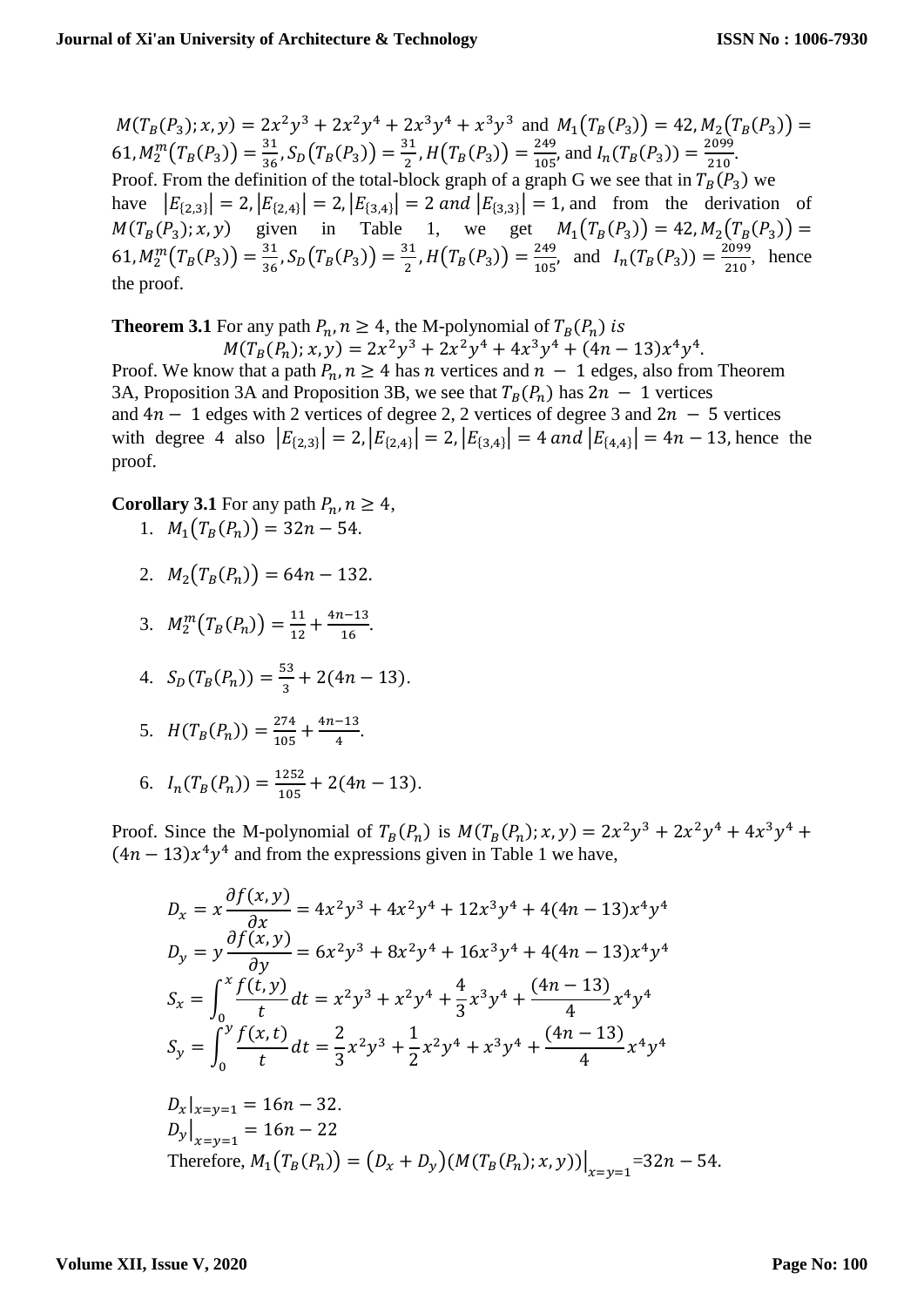Now,  $D_x D_y = 12x^2y^3 + 16x^2y^4 + 48x^3y^4 + 16(4n - 13)x^4y^4$ . Therefore,  $M_2(T_B(P_n)) = (D_x D_y)(M(T_B(P_n); x, y))\Big|_{x=y=1} = 64n - 132.$  $S_xS_y =$ 1 3  $x^2y^3 + \frac{1}{4}$ 4  $x^2y^4 + \frac{1}{2}$ 3  $x^3y^4 + \frac{(4n-13)}{16}$  $\frac{13}{16}x^4y^4$ Therefore,  $M_2^m(T_B(P_n)) = (S_x S_y) (M(T_B(P_n); x, y))\Big|_{x=y=1} = \frac{11}{12}$  $\frac{11}{12} + \frac{4n-13}{16}$ 16  $D_xS_y =$ 4 3  $x^2y^3 + x^2y^4 + 3x^3y^4 + (4n - 13)x^4y^4$  $D_y S_x = 3x^2y^3 + 4x^2y^4 + \frac{16}{2}$ 3  $x^3y^4 + (4n - 13)x^4y^4$ Therefore,  $S_D(T_B(P_n)) = (D_x S_y + D_y S_x) (M(T_B(P_n); x, y)) \Big|_{x=y=1} = \frac{53}{3}$  $\frac{33}{3}$  + 2(4n – 13)  $S_x J M(P_n; x, y) =$ 2 5  $x^5 + \frac{2}{5}$ 6  $x^6 + \frac{4}{7}$ 7  $x^7 + \frac{4n-13}{9}$ 8  $x^8$ Therefore,  $H(T_B(P_n)) = 2S_x J M(P_n; x, y)|_{x=1} =$ 274  $\frac{1}{105}$  +  $4n - 13$ 4  $I_n(T_B(P_n)) = S_x J D_x D_y(M(P_n; x, y))|_{x=1} = \frac{1252}{105}$  $\frac{1232}{105} + 2(4n - 13).$ **Lemma 3.2** For any chain graph  $C' = C'(G_1, G_2; v_1w_1, v_2w_2)$  where each  $\{G_i\}_{i=1}^2$ , is a cycle  $C_n$ ,  $n \ge 3$ ,  $M(T_B(C'))$ ;  $x, y$ ) =  $8x^3y^3 + 4x^3y^n + 10x^3y^{n+1} + 2x^ny^{n+1} + x^{n+1}y^{n+1}$  and  $M_1(T_B(C)) = 2(n + 1)(n + 10), M_2(T_B(C)) = 3n^2 + 46n + 103, M_2^m(T_B(C)) = \frac{8}{9}$  $\frac{6}{9}$  + 4  $\frac{4}{3n} + \frac{10}{3(n+1)}$  $\frac{10}{3(n+1)} + \frac{2}{n(n+1)}$  $\frac{2}{n(n+1)}, S_D(T_B(C)) = 18 + \frac{4(n^2+9)}{3n}$  $\frac{n^2+9}{3n} + \frac{10(n^2+2n+10)}{3(n+1)}$  $\frac{n^2+2n+10)}{3(n+1)}+\frac{2(2n^2+2n+1)}{n(n+1)}$  $\frac{n}{n(n+1)}$ ,  $H(T_B(C)) =$ 8  $\frac{8}{3} + \frac{8}{n+1}$  $\frac{8}{n+3} + \frac{20}{n+4}$  $\frac{20}{n+4} + \frac{4}{2n}$  $\frac{4}{2n+1} + \frac{1}{n+1}$  $\frac{1}{n+1}$  and  $I_n(T_B(C)) = \frac{n+25}{2}$  $\frac{+25}{2} + \frac{12n}{n+3}$  $\frac{12n}{n+3} + \frac{30(n+1)}{n+4}$  $\frac{2n(n+1)}{n+4} + \frac{2n(n+1)}{2n+1}$  $\frac{n(n+1)}{2n+1}$ .

Proof. From the definition of the total-block graph of a graph G we see that in  $T_R(C)$  we have  $|E_{\{3,3\}}| = 8$ ,  $|E_{\{3,n\}}| = 4$ ,  $|E_{\{3,n+1\}}| = 10$ ,  $|E_{\{n,n+1\}}| = 2$ ,  $|E_{\{n+1,n+1\}}| = 1$ , and from the derivation of  $M(T_B(C); x, y)$  given in Table 1, we get  $M_1(T_B(C)) = 2(n + 1)(n + 10), M_2(T_B(C)) = 3n^2 + 46n + 103, M_2^m(T_B(C)) = \frac{8}{9} +$ 9 4  $\frac{4}{3n} + \frac{10}{3(n+1)}$  $\frac{10}{3(n+1)} + \frac{2}{n(n+1)}$  $\frac{2}{n(n+1)}, S_D(T_B(C)) = 18 + \frac{4(n^2+9)}{3n}$  $\frac{n^2+9}{3n} + \frac{10(n^2+2n+10)}{3(n+1)}$  $\frac{n^2+2n+10)}{3(n+1)}+\frac{2(2n^2+2n+1)}{n(n+1)}$  $\frac{n}{n(n+1)}$ ,  $H(T_B(C)) =$ 8  $\frac{8}{3} + \frac{8}{n+1}$  $\frac{8}{n+3} + \frac{20}{n+4}$  $\frac{20}{n+4} + \frac{4}{2n}$  $\frac{4}{2n+1} + \frac{1}{n+1}$  $\frac{1}{n+1}$  and  $I_n(T_B(C)) = \frac{n+25}{2}$  $\frac{+25}{2} + \frac{12n}{n+3}$  $\frac{12n}{n+3} + \frac{30(n+1)}{n+4}$  $\frac{2n(n+1)}{n+4} + \frac{2n(n+1)}{2n+1}$  $\frac{n(n+1)}{2n+1}$ , hence the proof.

**Theorem 3.2** For any chain graph  $C' = C'(G_1, G_2, ..., G_k; v_1w_1, v_2w_2, ..., v_pw_p)$  where each  ${G_i}_{i=1}^p$  $_{i=1}^{p}$ , p≥ 3, is a cycle  $C_n$ , n ≥ 3,  $M(T_B(C'); x, y) = 2x^{n+1}y^{n+2} + (p-3)x^{n+2}y^{n+2} +$  $4(p-1)x^3y^6 + 2(n-1)x^3y^{n+1} + (n-2)(p-2)x^3y^{n+2} + (np-4p+4)x^3y^3$  $2x^6y^{n+1} + 2(p-2)x^6y^{n+2}.$ 

Proof. We know that a cycle  $C_n$ ,  $n \geq 3$  has n vertices and n edges. From Theorem 3A, Proposition 3A and Proposition 3B, we see that  $T_B C'$  has  $np - 2p + 2$  vertices of degree 3,  $(p-1)$  vertices of degree 6, 2 vertices of degree  $n + 1$  and  $p - 2$  vertices of degree  $(n + 2)$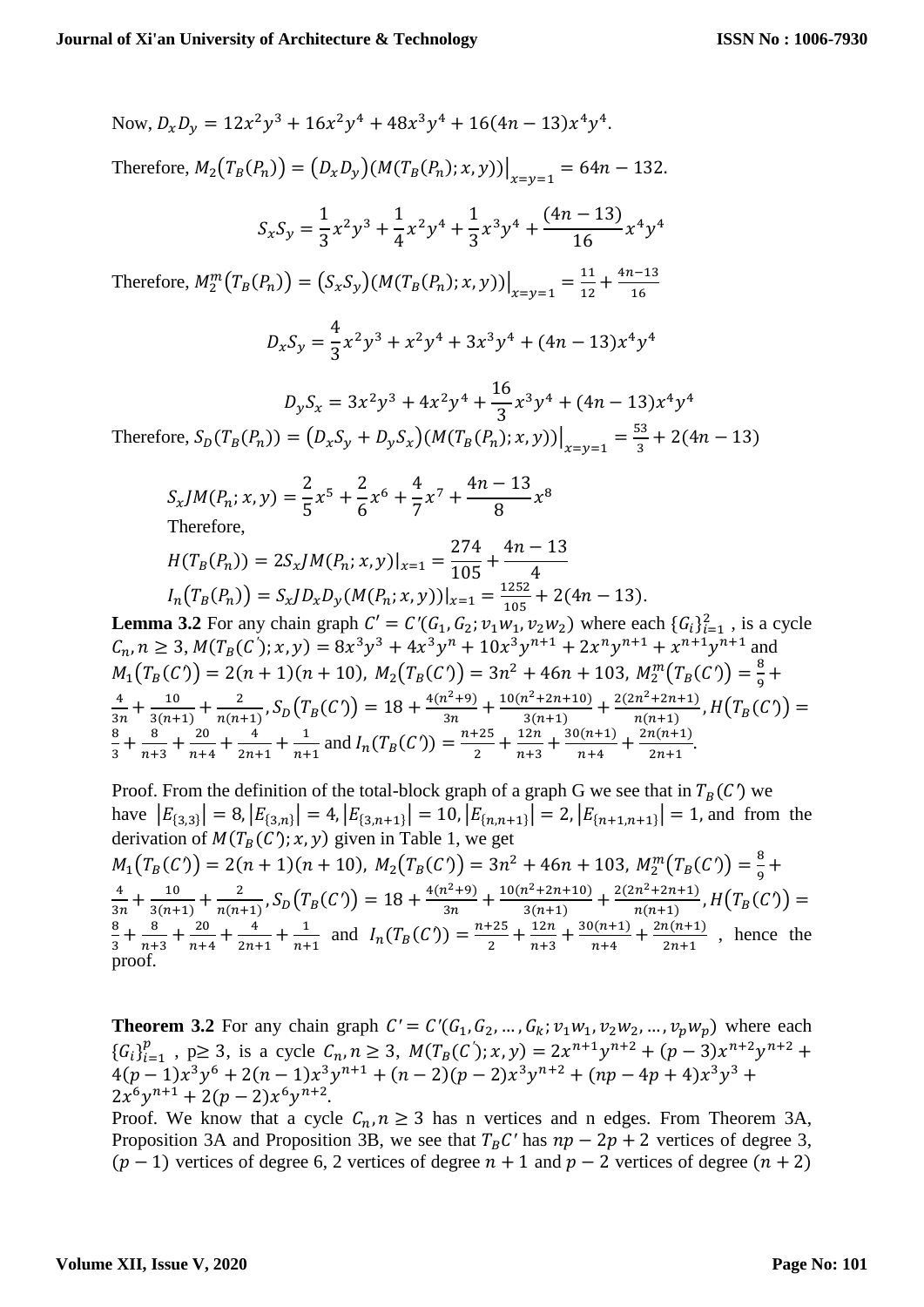also  $|E_{\{3,3\}}| = np - 4p + 4, |E_{\{3,6\}}| = 4(p-1), |E_{\{3,n+1\}}| = 2(n-1), |E_{\{3,n+2\}}| =$  $(n-2)(p-2), |E_{\{6,n+1\}}| = 2, |E_{\{6,n+2\}}| = 2(p-2) |E_{\{n+1,n+2\}}| = 2 \text{ and } |E_{\{n+2,n+2\}}| =$  $p-3$ , hence the proof.

Corollary 3.2 For any chain graph  $C' = C'(G_1, G_2, ..., G_k; v_1w_1, v_2w_2, ..., v_kw_k)$  where each  ${G_i}_{i=1}^k$ ,  $k \ge 3$ , is a cycle  $C_n$ ,  $n \ge 3$ ,

- 1.  $M_1(T_B(C)) = n^2p + 13np 4n + 22p 24.$
- 2.  $M_2(T_B(C)) = 4n^2p n^2 18n + 25np + 52p 62$ .
- 3.  $M_2^m(T_B(C)) = \frac{np 2n p + 2}{3(n+2)}$  $\frac{-2n-p+2}{3(n+2)} + \frac{2n-1}{3(n+1)}$  $\frac{2n-1}{3(n+1)} + \frac{np-2p+2}{9}$  $\frac{2p+2}{9} + \frac{2}{(n+1)(n+2)}$  $\frac{2}{(n+1)(n+2)} + \frac{p-3}{(n+2)}$  $\frac{p-3}{(n+2)^2}$ .

4. 
$$
S_D(T_B(C)) = 2np + 4p - 8 + \frac{3np - 4n + 6p - 10}{n+2} + \frac{2(4n+5)}{n+1} + \frac{n^2p + np - n - 2p + 3}{3}
$$

5. 
$$
H(T_B(C)) = 2\left[\frac{2np+3p-2n-1}{(2n+3)(2n+4)} + \frac{3np-4p+4}{18} + \frac{2n^2+14n-6}{(n+4)(n+7)} + \frac{(p-2)(n^2+8n-6)}{(n+5)(n+8)}\right]
$$

6. 
$$
I_n(T_B(C)) = 2np + 3p - \frac{3}{2}n - 5 + (n+1)\left(\frac{2(n+2)}{2n+3} + \frac{6(n-1)}{n+4} + \frac{12}{n+7}\right) + \frac{3(n+2)(p-2)(n^2+10n+4)}{(n+5)(n+8)}
$$

Proof. We have  $M(T_B(C); x, y) = 2x^{n+1}y^{n+2} + (p-3)x^{n+2}y^{n+2} + 4(p-1)x^3y^6 +$  $2(n-1)x^3y^{n+1} + (n-2)(p-2)x^3y^{n+2} + (np-4p+4)x^3y^3 + 2x^6y^{n+1} +$  $2(p-2)x^6y^{n+2}$ 

$$
D_x = 2(n+1)x^{n+1}y^{n+2} + (n+2)(p-3)x^{n+2}y^{n+2} + 12(p-1)x^3y^6 + 6(n-1)x^3y^{n+1} + 3(n-2)(p-2)x^3y^{n+2} + 3(np-4p+4)x^3y^3 + 12x^6y^{n+1} + 2(p-2)x^6y^{n+2}
$$

$$
D_y = 2(n+2)x^{n+1}y^{n+2} + (p-3)(n+2)x^{n+2}y^{n+2} + 24(p-1)x^3y^6 + 2(n+1)(n-1)x^3y^{n+1} + (n^2-4)(p-2)x^3y^{n+2} + 3(np-4p+4)x^3y^3
$$
  
+ 2(n+1)x<sup>6</sup>y<sup>n+1</sup> + 2(p-2)(n+2)x<sup>6</sup>y<sup>n+2</sup>

$$
S_x = \frac{2}{n+1} x^{n+1} y^{n+2} + \frac{(p-3)}{n+2} x^{n+2} y^{n+2} + \frac{4(p-1)}{3} x^3 y^6 + \frac{2(n-1)}{3} x^3 y^{n+1} + \frac{(n-2)(p-2)}{3} x^3 y^{n+2} + \frac{(np-4p+4)}{3} x^3 y^3 + \frac{1}{3} x^6 y^{n+1} + \frac{(p-2)}{3} x^6 y^{n+2}
$$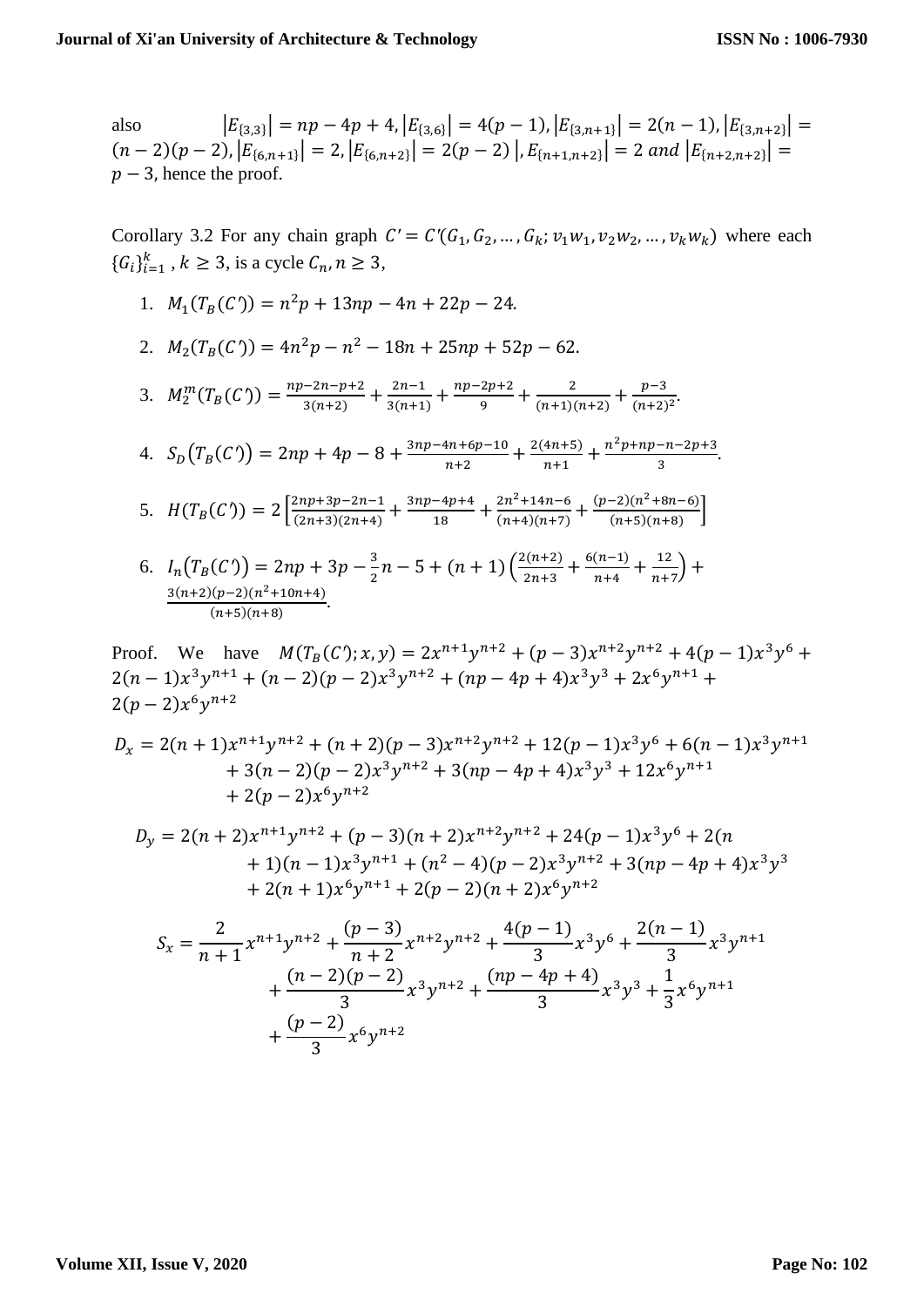$$
S_y = \frac{2}{n+2} x^{n+1} y^{n+2} + \frac{(p-3)}{n+2} x^{n+2} y^{n+2} + \frac{2(p-1)}{3} x^3 y^6 + \frac{2(n-1)}{n+1} x^3 y^{n+1} + \frac{(n-2)(p-2)}{n+2} x^3 y^{n+2} + \frac{(np-4p+4)}{3} x^3 y^3 + \frac{2}{n+1} x^6 y^{n+1} + \frac{2(p-2)}{n+2} x^6 y^{n+2} D_x|_{x=y=1} = 7np - n + 8p - 10 D_y|_{x=y=1} = 6np - 3n + 14p - 14 + n^2p
$$

Therefore,  $M_1(T_B(C)) = (D_x + D_y)(M(C'; x, y))\Big|_{x=y=1} = n^2p + 13p - 4n + 22p - 24.$ 

$$
D_x D_y = 2(n+2)(n+1)x^{n+1}y^{n+2} + (p-3)(n+2)^2x^{n+2}y^{n+2} + 72(p-1)x^3y^6
$$
  
+ 6(n<sup>2</sup> - 1)x<sup>3</sup>y<sup>n+1</sup> + 3(n<sup>2</sup> - 4)(p-2)x<sup>3</sup>y<sup>n+2</sup> + 9(np - 4p + 4)x<sup>3</sup>y<sup>3</sup>  
+ 12(n+1)x<sup>6</sup>y<sup>n+1</sup> + 12(p-2)(n+2)x<sup>6</sup>y<sup>n+2</sup>

Therefore,  $M_2(T_B(C)) = (D_x D_y) (M(C'; x, y))|_{x=y=1} = 4n^2p + 25np + 52p - 18n - n^2$ 62

$$
S_x S_y = \frac{2}{(n+2)(n+1)} x^{n+1} y^{n+2} + \frac{(p-3)}{(n+2)^2} x^{n+2} y^{n+2} + \frac{2(p-1)}{9} x^3 y^6
$$
  
+ 
$$
\frac{2(n-1)}{3(n+1)} x^3 y^{n+1} + \frac{(n-2)(p-2)}{3(n+2)} x^3 y^{n+2} + \frac{(np-4p+4)}{9} x^3 y^3
$$
  
+ 
$$
\frac{1}{3(n+1)} x^6 y^{n+1} + \frac{(p-2)}{3(n+2)} x^6 y^{n+2}
$$

Therefore,

$$
M_2^m(T_B(C')) = (S_x S_y) (M(C'; x, y))\Big|_{x=y=1} = \frac{np - 2n - p + 2}{3(n+2)} + \frac{2n - 1}{3(n+1)} + \frac{np - 2p + 2}{9} + \frac{2}{(n+1)(n+2)} + \frac{p - 3}{(n+2)^2}
$$

$$
D_xS_y = \frac{2(n+1)}{n+2}x^{n+1}y^{n+2} + (p-3)x^{n+2}y^{n+2} + 2(p-1)x^3y^6 + \frac{6(n-1)}{n+1}x^3y^{n+1} + \frac{3(n-2)(p-2)}{n+2}x^3y^{n+2} + (np-4p+4)x^3y^3 + \frac{12}{n+1}x^6y^{n+1} + \frac{12(p-2)}{n+2}x^6y^{n+2}
$$

$$
D_y S_x = \frac{2(n+2)}{n+1} x^{n+1} y^{n+2} + (p-3) x^{n+2} y^{n+2} + 8(p-1) x^3 y^6 + \frac{2(n^2-1)}{3} x^3 y^{n+1} + \frac{(n^2-4)(p-2)}{3} x^3 y^{n+2} + (np-4p+4) x^3 y^3 + \frac{n+1}{3} x^6 y^{n+1} + \frac{(p-2)(n+2)}{3} x^6 y^{n+2}
$$

#### **Volume XII, Issue V, 2020**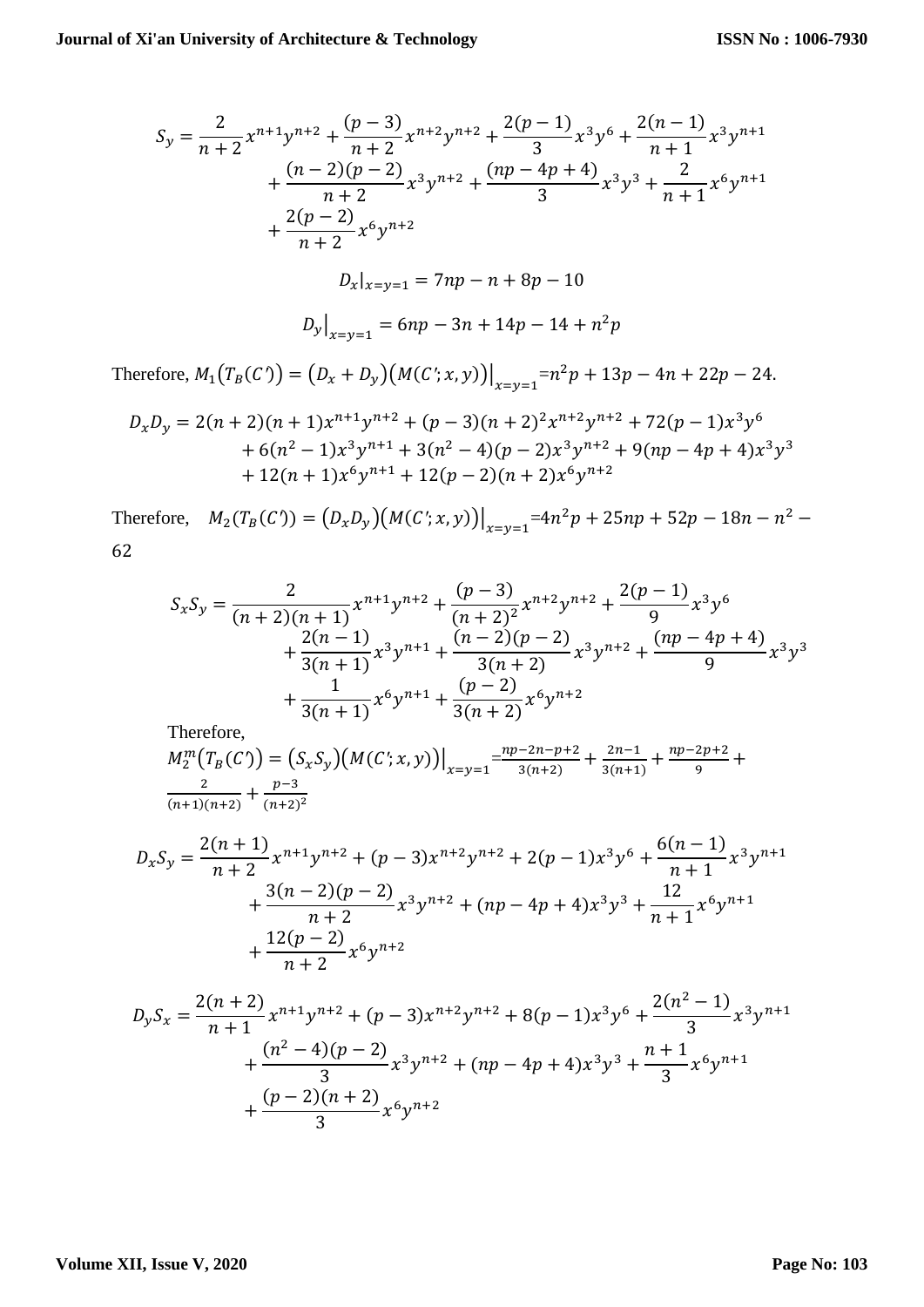Therefore,  
\n
$$
S_D(T_B(C)) = (D_xS_y + D_yS_x)(M(C';x,y))|_{x=y=1} = 2np + 4p - 8 + \frac{3np - 4n + 6p - 10}{n+2} + \frac{2(4n+5)}{n+1} + \frac{n^2p + np - n - 2p + 3}{3}
$$
\n
$$
H(T_B(C)) = 2S_xJM(C';x,y)|_{x=1}
$$
\n
$$
= 2\left[\frac{2np + 3p - 2n - 1}{(2n+3)(2n+4)} + \frac{3np - 4p + 4}{18} + \frac{2n^2 + 14n - 6}{(n+4)(n+7)} + \frac{(p-2)(n^2 + 8n - 6)}{(n+5)(n+8)}\right]
$$

$$
I_n(T_B(C)) = S_x J D_x D_y (M(C'; x, y))|_{x=1} 2np + 3p - \frac{3}{2}n - 5 + (n + 1) \left(\frac{2(n+2)}{2n+3} + \frac{6(n-1)}{n+4} + \frac{12}{n+7}\right) + \frac{3(n+2)(p-2)(n^2+10n+4)}{(n+5)(n+8)}
$$

**Lemma 3.3** For any chain graph  $C'' = C''(G_1, G_2; v_1w_1, v_2w_2)$  where each  $\{G_i\}_{i=1}^2$ , is a complete graph  $K_n$ ,  $n \ge 4$ ,  $M(T_B(C'))$ ;  $x, y$  =  $(n - 1)(n - 2)x^n y^n + 2(n - 1)x^n y^{n+1}$  +  $2(n-1)x^n y^{2n} + x^{n+1}y^{n+1} + 2x^{n+1}y^{2n}$  and  $M_1(T_B(C')) = 2(n^3 + 2n^2 + 2n + 1), M_2(T_B(C'')) = n^4 + 3n^3 + 3n^2 + 4n +$ 1,  $M_2^m(T_B(C')) = \frac{(n-1)^2}{n^2} + \frac{2n-1}{n(n+1)}$  $\frac{2n-1}{n(n+1)} + \frac{1}{(n+1)}$  $\frac{1}{(n+1)^2}$ ,  $S_D(T_B(C')) = 2n^2 - n + 1 +$  $4n^3 + 5n^2 - 1$  $\frac{n^{3}+5n^{2}-1}{n(n+1)}$ ,  $H(T_{B}(C'')) = \frac{(n-1)(3n-2)}{3n}$  $\frac{1(3n-2)}{3n} + \frac{4(n-1)}{2n+1}$  $rac{1}{2n+1} + \frac{1}{n+1}$  $\frac{1}{n+1} + \frac{4}{3n}$  $rac{4}{3n+1}$  and  $I_n(T_B(C')) = \frac{3n^3 - n^2 + n + 3}{6}$  $\frac{1 + n + 3}{6} +$  $2n(n^2-1)$  $\frac{n(n^2-1)}{2n+1} + \frac{4n(n+1)}{3n+1}$  $\frac{n(n+1)}{3n+1}$ . Proof. From the definition of the total-block graph of a graph G we see that in  $T_B(C'')$  we have  $|E_{\{n,n\}}| = (n-1)(n-2), |E_{\{n,n+1\}}| = 2(n-1), |E_{\{n,2n\}}| = 2(n-1), |E_{\{n+1,n+1\}}| =$ 1,  $|E_{\{n+1,2n\}}| = 2$ , and from the derivation of  $M(T_B(C'))$ ; x, y) given in Table 1, we get  $M_1(T_B(C')) = 2(n^3 + 2n^2 + 2n + 1), M_2(T_B(C'')) = n^4 + 3n^3 + 3n^2 + 4n +$ 1,  $M_2^m(T_B(C')) = \frac{(n-1)^2}{n^2} + \frac{2n-1}{n(n+1)}$  $\frac{2n-1}{n(n+1)} + \frac{1}{(n+1)}$  $\frac{1}{(n+1)^2}$ ,  $S_D(T_B(C')) = 2n^2 - n + 1 +$  $4n^3 + 5n^2 - 1$  $\frac{n^{3}+5n^{2}-1}{n(n+1)}$ ,  $H(T_{B}(C'')) = \frac{(n-1)(3n-2)}{3n}$  $\frac{)(3n-2)}{3n} + \frac{4(n-1)}{2n+1}$  $rac{1}{2n+1} + \frac{1}{n+1}$  $\frac{1}{n+1} + \frac{4}{3n}$  $rac{4}{3n+1}$  and  $I_n(T_B(C')) = \frac{3n^3 - n^2 + n + 3}{6}$  $\frac{1+1+3}{6}$  +  $2n(n^2-1)$  $\frac{n(n^2-1)}{2n+1} + \frac{4n(n+1)}{3n+1}$  $\frac{n(n+1)}{3n+1}$ , hence the proof.

Theorem 3.3 For any chain graph  $C'' = C''(G_1, G_2, ..., G_k; \nu_1w_1, \nu_2w_2, ..., \nu_kw_k)$  where each  ${G_i}_{i=1}^k$ ,  $k \ge 3$ , is a complete graph  $K_n$ ,  $n \ge 4$ , the M-polynomial of  $T_B(C'')$  is

 $M(C''; x, y) = (n^2 + 2np - 7n - 7p + 16)x^n y^n + 2(n - 1)x^n y^{n+1} + (n - 2)(p 2)x^n y^{n+2} + 2x^{n+1}y^{n+2} + (p-3)x^{n+2}y^{n+2} + 2(np - n - 2p + 3)x^n y^{2n} +$  $2x^{n+1}y^{2n}+2(p-2)x^{n+2}y^{2n} + (p-2)x^{2n}y^{2n}$ 

Proof. We know that a complete graph  $K_n$ ,  $n \ge 3$  has n vertices and  $\frac{n(n-1)}{2}$  edges, From Theorem 3A, Proposition 3A and Proposition 3B, it is we see that  $T_R(C'')$  has  $(np - 2p + 2)$ vertices of degree n, 2 vertices of degree  $(n + 1)$ ,  $(p - 2)$  vertices of degree  $(n + 2)$  and  $(p-1)$  vertices of degree  $2n$  also  $|E_{n,n}|\, = n^2 + 2np - 7n - 7p + 16$ ,  $|E_{n,n+1}|\, =$  $2(n-1), |E_{n,n+2}| = (n-2)(p-2), |E_{n+1,n+2}| = 2, |E_{n+2,n+2}| = p-3, |E_{n,2n}| =$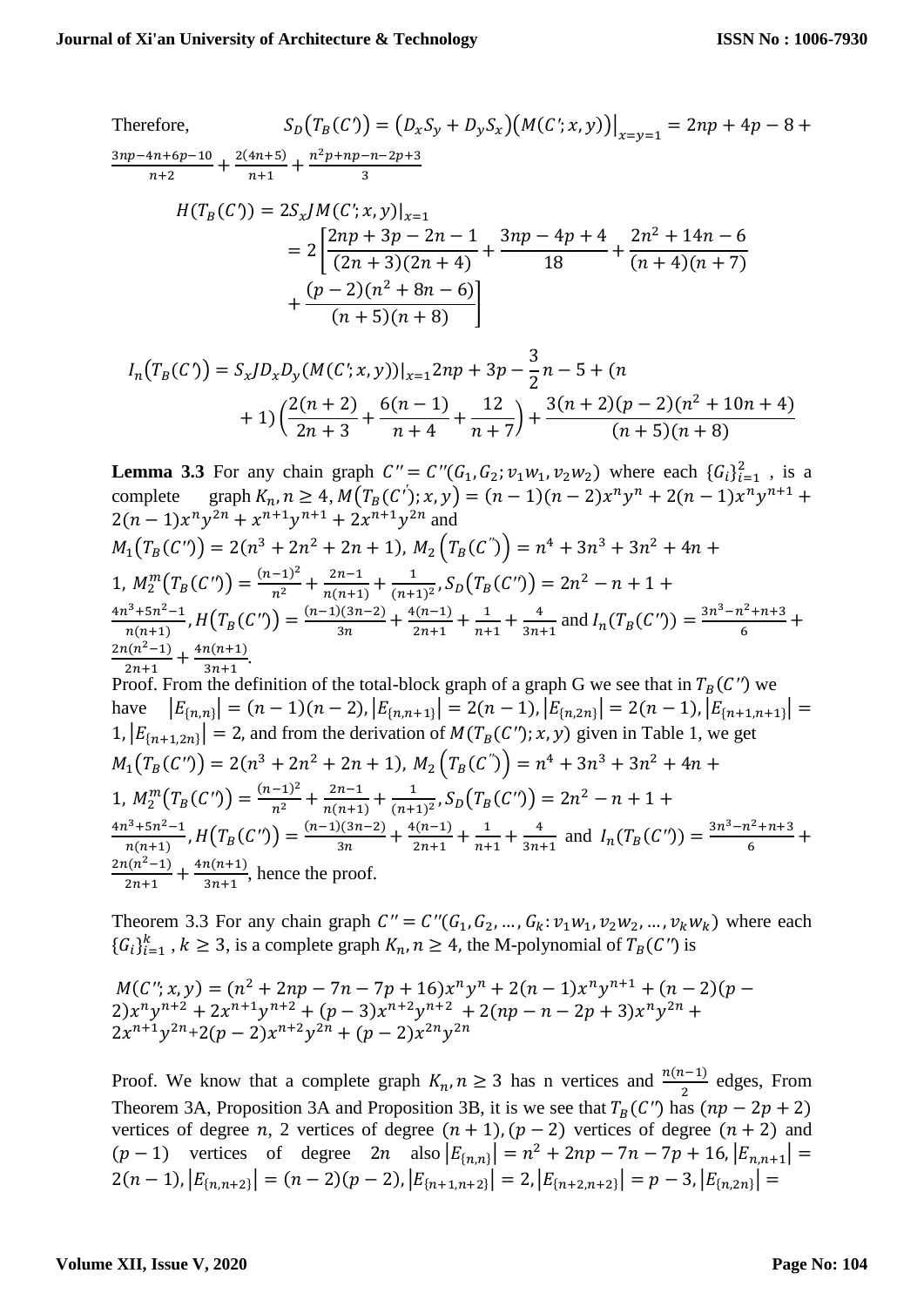$$
2(np - n - 2p + 3), |E_{\{n+1,2n\}}| = 2 \text{ and } |E_{\{n+2,2n\}}| = 2(p - 2), |E_{\{2n,2n\}}| = p - 2.
$$
 Hence the proof.

Corollary 3.3 For any chain graph  $C'' = C''(G_1, G_2, ..., G_k; v_1w_1, v_2w_2, ..., v_kw_k)$  where each  ${G_i}_{i=1}^k$ ,  $k \ge 3$ , is a complete graph  $K_n$ ,  $n \ge 4$ ,

- 1.  $M_1(T_B(C')) = 2(n^3 10n^2 + 6n^2p 8np + 18n + 2p 3).$
- 2.  $M_2(T_B(C')) = n^4 7n^3p 11n^3 6n^2p + 15n^2 + 8np + 4p 12n 8$ .
- 3.  $M_2^m(T_B(C')) = \frac{4n^2p+12np-32n-35p+74}{4n^2} + \frac{2n-1}{n(n+1)}$  $\frac{2n-1}{n(n+1)} + \frac{np-2n-p+2}{n(n+2)}$  $\frac{n(n+2)}{n(n+2)} + \frac{np+p-n+1}{(n+1)(n+2)}$  $(n+1)(n+2)^2$
- 4.  $S_D(T_B(C')) = 2n^2 + 9np 19n 20p + 37 + \frac{n^2p + np n 2p + 3}{n}$  $\frac{-n-2p+3}{n} + \frac{2(n^2+2n+2)}{n+1}$  $\frac{12n+2j}{n+1}$  +  $n^2p + 2np - 2n - 2n^2 + 2$  $n+2$

5. 
$$
H(T_B(C^{''})) = 2\left[\frac{6n^2 + 20np - 50n - 55p + 114}{12n} + \frac{2(3np + p - 3n)}{(3n + 1)(3n + 2)} + \frac{2(2n - 1)(n + 2)}{(2n + 1)(2n + 3)} + \frac{n^2p - 2n^2 - 3p + np - 3n + 5}{2(n + 1)(n + 2)}\right]
$$

6.  $I_n(T_B(C')) = \frac{n(3n^2 + 14np - 29n - 31p + 60)}{6}$  $\frac{-29n-31p+60)}{6} + \frac{2(n+1)(2n^3+3n^2+2n+2)}{(2n+1)(2n+3)}$  $\frac{1}{(2n+1)(2n+3)} +$  $n^3p - 2n^3 + n^2p - 3n^2 - np - n + 2p - 6$  $\frac{p-3n^2-np-n+2p-6}{2(n+1)}+\frac{4n(3n^2p-3n^2+7np-9n+2p-2)}{(3n+1)(3n+2)}$  $\frac{-3n + n(p-3n+2p-2)}{(3n+1)(3n+2)}$ .

Proof.Wehave

 $M(C''; x, y) = (n^2 + 2np - 7n - 7p + 16)x^n y^n + 2(n - 1)x^n y^{n+1} + (n - 2)(p 2)x^n y^{n+2} + 2x^{n+1}y^{n+2} + (p-3)x^{n+2}y^{n+2} + 2(np - n - 2p + 3)x^n y^{2n} +$  $2x^{n+1}y^{2n}+2(p-2)x^{n+2}y^{2n} + (p-2)x^{2n}y^{2n}$ 

$$
D_x = n(n^2 + 2np - 7n - 7p + 16)x^n y^n + 2n(n - 1)x^n y^{n+1} + n(n - 2)(p - 2)x^n y^{n+2} + 2(n + 1)x^{n+1} y^{n+2} + (n + 2)(p - 3)x^{n+2} y^{n+2} + 2n(np - n - 2p + 3)x^n y^{2n} + 2(n + 1)x^{n+1} y^{2n} + 2(n + 2)(p - 2)x^{n+2} y^{2n} + 2n(p - 2)x^{2n} y^{2n}
$$

 $D_y = n(n^2 + 2np - 7n - 7p + 16)x^n y^n + 2(n^2 - 1)x^n y^{n+1} + (n^2 - 4)(p - 2)x^n y^{n+2} +$  $2(n+2)x^{n+1}y^{n+2} + (n+2)(p-3)x^{n+2}y^{n+2} + 4n(np-n-2p+3)x^ny^{2n} +$  $4nx^{n+1}y^{2n} + 4n(p-2)x^{n+2}y^{2n} + 2n(p-2)x^{2n}y^{2n}$ 

Therefore,  $M_1\left(T_B(C'')\right) = (D_x + D_y)\left(M(C''; x, y)\right)\Big|_{x=y=1} = 2(n^3 - 10n^2 + 6n^2p - 8np + 18n +$  $2p - 3$ ).

 $D_x D_y = n(n^2 + 2np - 7n - 7p + 16)x^n y^n + 2n(n^2 - 1)x^n y^{n+1} + n(n^2 - 4)(p - 1)$  $2)x^n y^{n+2} + 2(n+1)(n+2)x^{n+1}y^{n+2} + (n+2)^2(p-3)x^{n+2}y^{n+2} + 4n(np-n-2p+1)$  $3)x^n y^{2n} + 4n(y^{n+1}y^{2n} + 4n(p-2)x^{n+2}y^{2n} + 2n(p-2)x^{2n}y^{2n}$ 

Therefore,  $M_2(T_B(C')) = (D_x D_y)(M(C''; x, y))\Big|_{x=y=1} = n^4 - 7n^3p - 11n^3 - 6n^2p +$  $15n^2 + 8np + 4p - 12n - 8$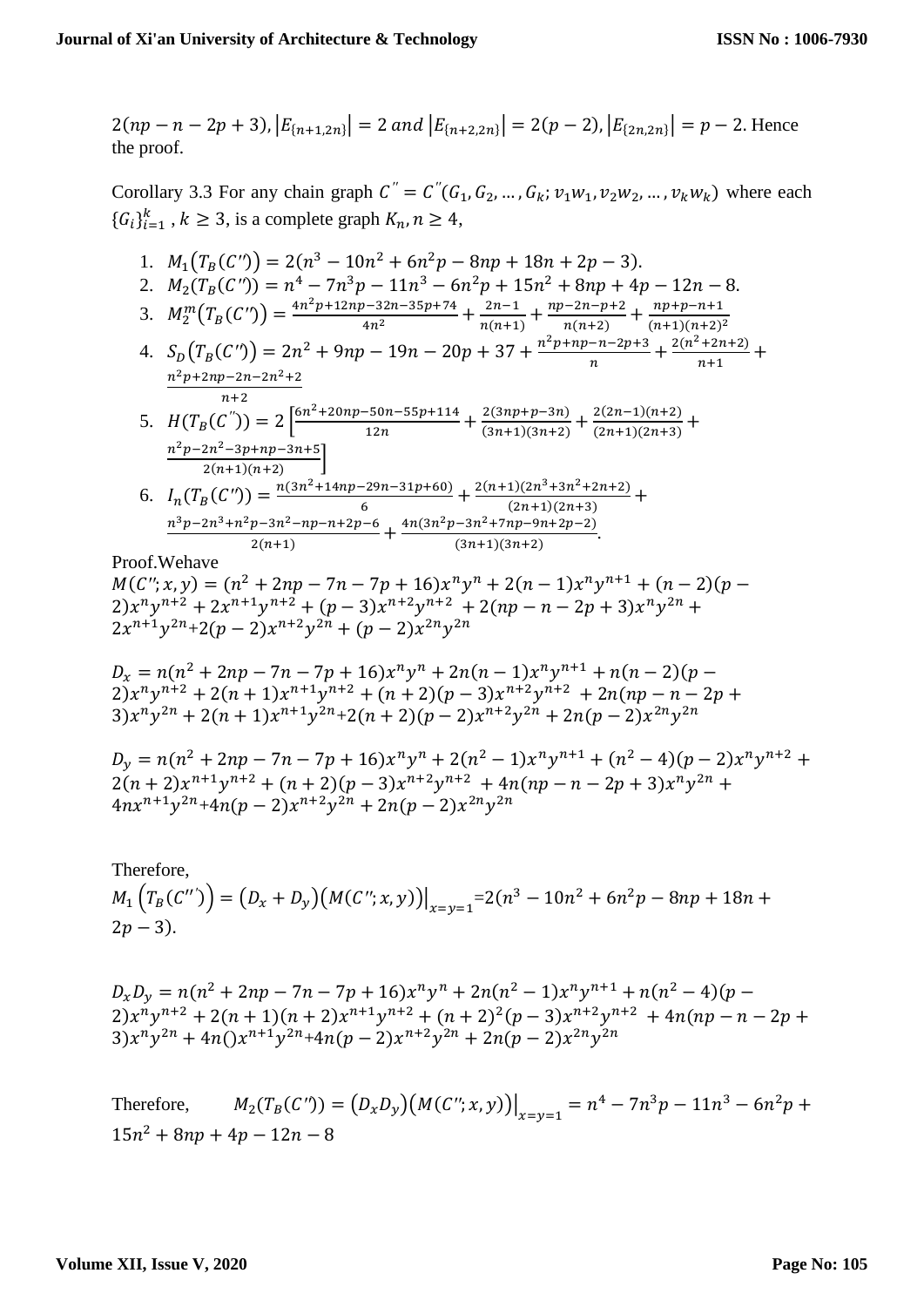$$
S_x = \frac{(n^2 + 2np - 7n - 7p + 16)}{n} x^n y^n + \frac{2(n-1)}{n} x^n y^{n+1} + \frac{(n-2)(p-2)}{n} x^n y^{n+2} + \frac{2}{n+1} x^{n+1} y^{n+2} + \frac{(p-3)}{n+2} x^{n+2} y^{n+2} + \frac{2(np - n - 2p + 3)}{n} x^n y^{2n} + \frac{2}{n+1} x^{n+1} y^{2n} + \frac{2(p-2)}{n+2} x^{n+2} y^{2n} + \frac{p-2}{2n} x^{2n} y^{2n}
$$
  
\n
$$
S_y = \frac{(n^2 + 2np - 7n - 7p + 16)}{n} x^n y^n + \frac{2(n-1)}{n+1} x^n y^{n+1} + \frac{(n-2)(p-2)}{n+2} x^n y^{n+2} + \frac{2}{n+2} x^{n+1} y^{n+2} + \frac{(p-3)}{n+2} x^{n+2} y^{n+2} + \frac{(np - n - 2p + 3)}{n} x^n y^{2n} + \frac{1}{n} x^{n+1} y^{2n} + \frac{(p-2)}{n} x^{n+2} y^{2n} + \frac{p-2}{2n} x^{2n} y^{2n}
$$

Therefore,

$$
M_2^m(T_B(C')) = (S_x S_y) (M(C''; x, y))\Big|_{x=y=1}
$$
  
= 
$$
\frac{4n^2p + 12np - 32n - 35p + 74}{4n^2} + \frac{2n - 1}{n(n + 1)} + \frac{np - 2n - p + 2}{n(n + 2)}
$$
  
+ 
$$
\frac{np + p - n + 1}{(n + 1)(n + 2)^2}
$$
  

$$
D_x S_y = (n^2 + 2np - 7n - 7p + 16)x^n y^n + \frac{2n(n-1)}{n+1} x^n y^{n+1} + \frac{n(n-2)(p-2)}{n+2} x^n y^{n+2} + \frac{2(n+1)}{n+2} x^{n+1} y^{n+2} + (p-3)x^{n+2} y^{n+2} + (np - n - 2p + 3)x^n y^{2n} + \frac{n+1}{n} x^{n+1} y^{2n} + \frac{(n+2)(p-2)}{n} x^{n+2} y^{2n} + (p-2)x^{2n} y^{2n}
$$

$$
D_yS_x = (n^2 + 2np - 7n - 7p + 16)x^n y^n + \frac{2(n^2 - 1)}{n} x^n y^{n+1} + \frac{(n^2 - 4)(p - 2)}{n} x^n y^{n+2} + \frac{2(n+2)}{n+1} x^{n+1} y^{n+2} + (p - 3)x^{n+2} y^{n+2} + 4(np - n - 2p + 3)x^n y^{2n} + \frac{4n}{n+1} x^{n+1} y^{2n} + \frac{4n(p-2)}{n+2} x^{n+2} y^{2n} + (p - 2)x^{2n} y^{2n}
$$

Therefore,

$$
S_D(T_B(C')) = (D_x S_y + D_y S_x) (M(C''; x, y))\Big|_{x=y=1}
$$
  
=  $2n^2 + 9np - 19n - 20p + 37 + \frac{n^2p + np - n - 2p + 3}{n}$   
+  $\frac{2(n^2 + 2n + 2)}{n+1} + \frac{n^2p + 2np - 2n - 2n^2 + 2}{n+2}$   

$$
H(T_B(C')) = 2S_x J M(C''; x, y)\Big|_{x=1}
$$
  
=  $2\left[\frac{6n^2 + 20np - 50n - 55p + 114}{12n} + \frac{2(3np + p - 3n)}{(3n + 1)(3n + 2)} + \frac{2(2n - 1)(n + 2)}{(2n + 1)(2n + 3)} + \frac{n^2p - 2n^2 - 3p + np - 3n + 5}{2(n + 1)(n + 2)}\right]$   

$$
I_n(T_B(C')) = S_x J D_x D_y (M(C''; x, y))\Big|_{x=1}
$$

$$
=\frac{n(3n^2+14np-29n-31p+60)}{6}+\frac{2(n+1)(2n^3+3n^2+2n+2)}{(2n+1)(2n+3)}
$$
  
+
$$
\frac{n^3p-2n^3+n^2p-3n^2-np-n+2p-6}{2(n+1)}
$$
  
+
$$
\frac{4n(3n^2p-3n^2+7np-9n+2p-2)}{(3n+1)(3n+2)}
$$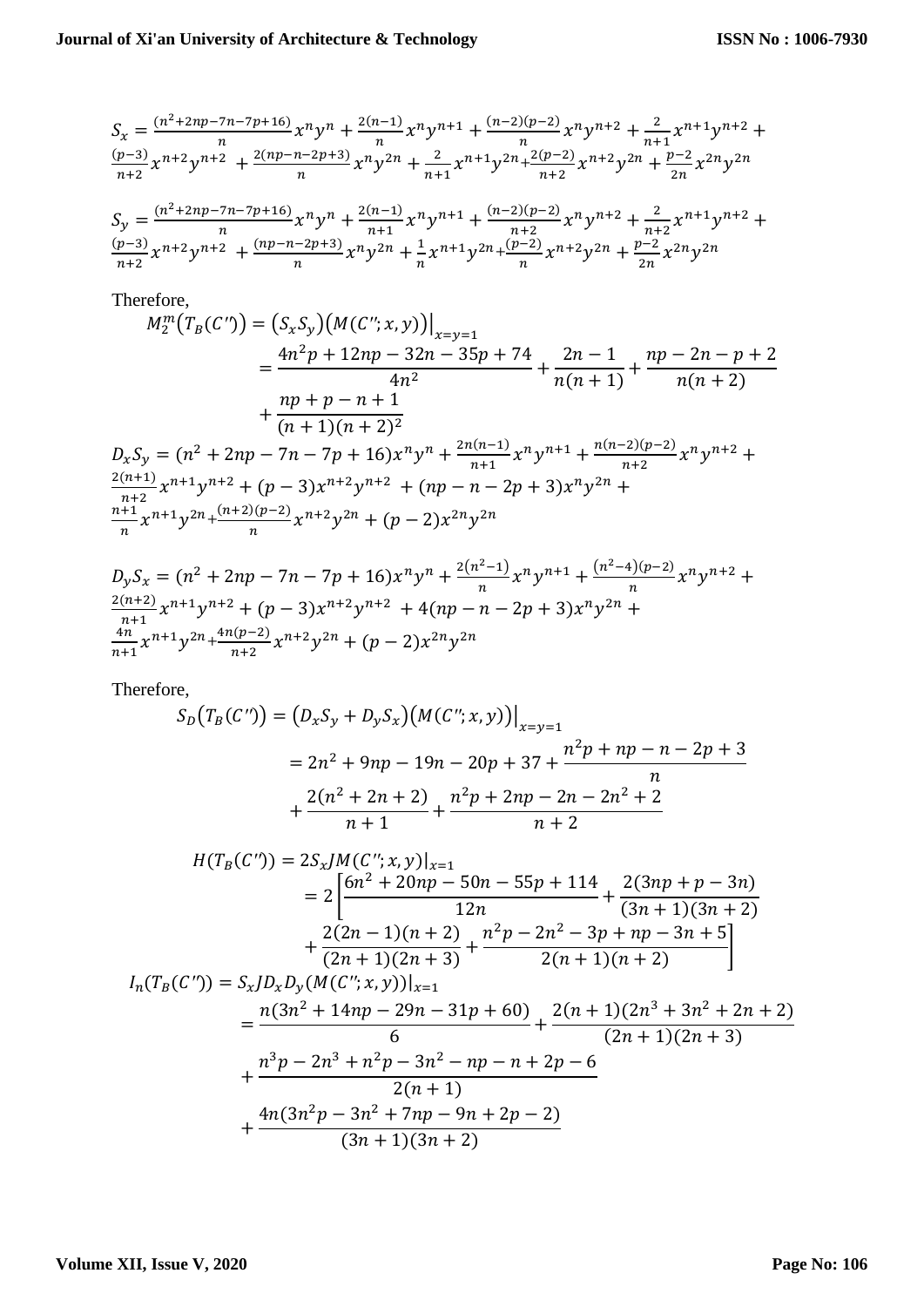## **4. Conclusion**

Many of the chemical graphs and connection networks are chain graphs. Hence it is important to study the topological properties of these graphs even under transformations. In this paper we have derived the M-polynomial and six major topological indices of the totalblock graphs  $T_B(P_n)$ ,  $T_B(C'')$ ,  $T_B(C'')$ .

### References

- 1. D. G. Akka and M. S. Patil, 2-minimally outerplanar semitotal-block graphs and total-block graphs, Journal of discrete mathematical sciences & cryptography, 2(1999), 185-196.
- 2. B. Basavanagoud, H. P. Patil , Jaishri B. Veeragoudar, On the blocktransformation graphs, graph-equations and diameters, International Journal of Advances in science and technology, 2(2)2011, 62-74.
- 3. B. Basavanagoud and Praveen Jakkannavar, Computing first leap Zagreb index of some nanostructures, Int. J. Math. And Appl., Vol. 6, NO. 2-B, 2018, 141-150.
- 4. B. Basavanagoud, Anand P. Barangi and S. M. Hosamani, First neighbourhood Zagreb index of some nanostructures, Proc. Inst. Appl. Math., Vol. 7, No. 2, 2018 178-193.
- 5. Bommanahal Basavanagoud, Anand Prakash Barangi, Praveen Jakkannavar, *M−Polynomial of some Graph Operations and CycleRelated Graphs,* Iranian J. Math. Chem. 10 (2) July (2019) 127 − 150.
- 6. B. Basavanagoud and Praveen Jakkannavar, Kulli-Basava indices of graphs, Int. J. Appl.Eng. Research, Vol. 14, No. 1, 2019,325-342.
- **7.** B. Basavanagoud, Praveen Jakkannavar, M-Polynomial and degree-based topological indices of graphs, Electronic Journal of Mathematical Analysis and ApplicationsVol. 8(1) Jan. 2020, pp. 75-99.
- 8. G. G. Cash, Relationship between the Hosoya polynomial and the hyper-Wiener index, Appl.Math. Lett., Vol. 15, 2002, 893-895.
- 9. E. Deutsch and S. Klavžar, M-Polynomial and degree-based topological indices, Iranian J. Math. Chem., Vol. 6, No. 2, 2015, 93-102,.
- 10. S. Fajtlowicz, On conjectures of Graffiti II, *Congr. Numer.* **60** (1987) 187−197.
- 11. W. Gao, W. F. Wang, D. Dimitrov and Y. Q. Wang, Nano properties analysis via fourth multiplicative ABC indicator calculating, Arabian J. Chem., Vol. 11, No. 6, 2018, 793-801.
- 12. W. Gao, H. L. Wu, M. K. Siddiqui and A. Q. Baig, Study of biological networks using graph theory, Saudi J. Biological Sci., Vol. 25, No. 6, 2018, 1212-1219 .
- 13. W. Gao, Z. Iqbal, M. Ishaq, A. Aslam and R. Sarfraz, Topological aspects of dendrimers via distance based descriptors, IEEE Access, Vol. 7, NO. 1, 2019 35619-35630.
- 14. I. Gutman and N. Trinajstić, Graph theory and molecular orbitals, Total  $\pi$ electronnergy of alternant hydrocarbons, *Chem. Phys. Lett.* **17** (1972) 535−538.
- 15. I. Gutman, B. Ruščić, N. Trinajstić and C. F. Wilcox, Graph theory and molecular orbitals, XII. Acyclic polyenes, *J. Chem. Phys*. **62** (1975) 3399−3405.
- 16. I. Gutman,  $\check{Z}$ . Tomović, on the application of line graphs in quantitative-structure studies, J. Serb. Chem. Soc. 65(2000), 577-580.